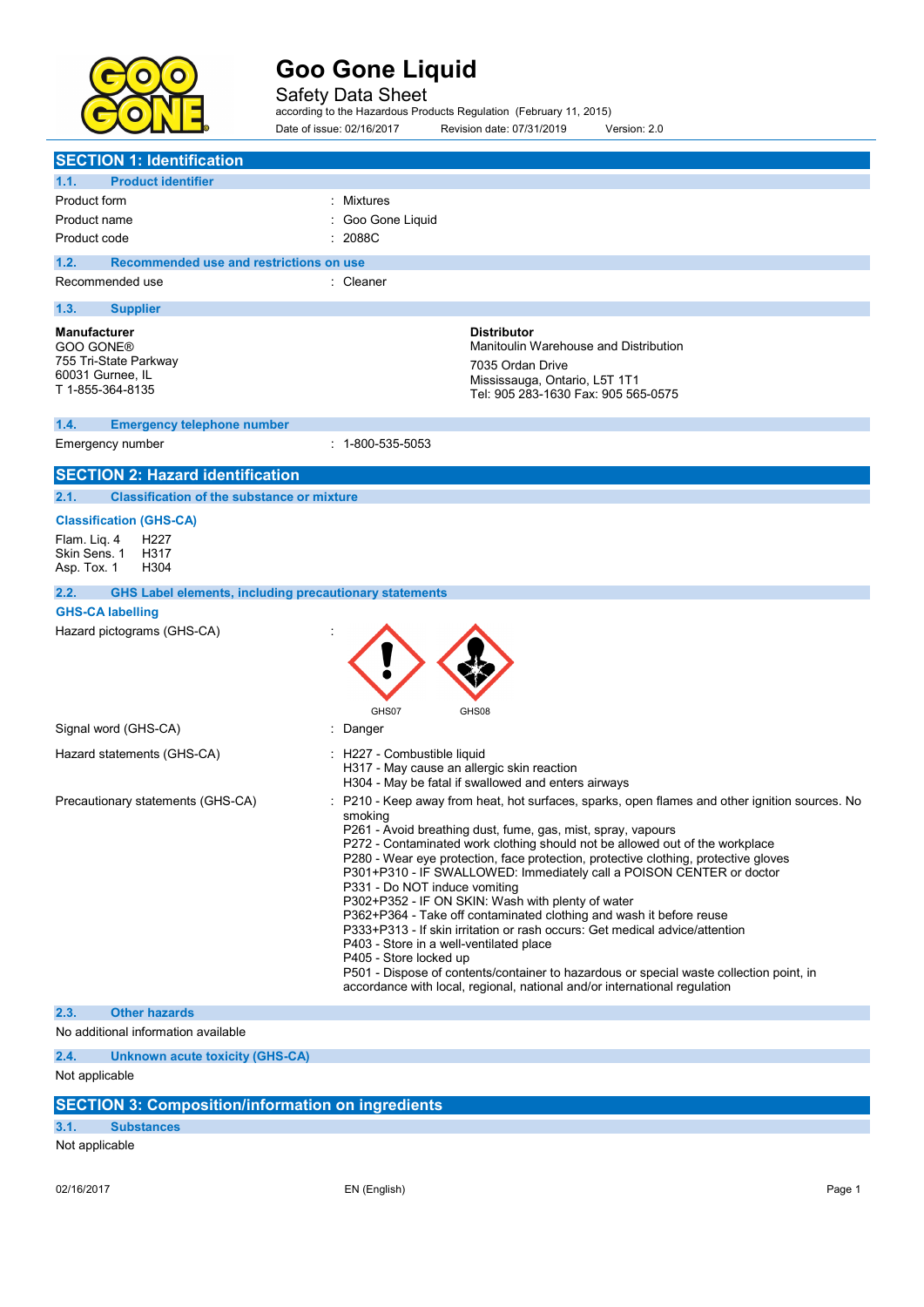### Safety Data Sheet

according to the Hazardous Products Regulation (February 11, 2015)

| 3.2.<br><b>Mixtures</b>                   |                           |             |
|-------------------------------------------|---------------------------|-------------|
| <b>Name</b>                               | <b>Product identifier</b> | $\%$        |
| Petroleum distillates, hydrotreated light | (CAS-No.) 64742-47-8      | Proprietary |
| D-Limonene                                | (CAS-No.) 5989-27-5       | Proprietary |
| Orange, sweet, extract                    | (CAS-No.) 8028-48-6       | Proprietary |

The exact chemical identity and/or exact percentage (concentration) of each ingredient may be held as confidential business information (CBI). Any ingredient not disclosed in this section may have been determined not to be hazardous to health or the environment, or it may be present at a level below its disclosure threshold. Refer to Section 15 for additional information regarding this CBI claim.

| <b>SECTION 4: First-aid measures</b>                                    |                                                                                                                                                                                                 |
|-------------------------------------------------------------------------|-------------------------------------------------------------------------------------------------------------------------------------------------------------------------------------------------|
| <b>Description of first aid measures</b><br>4.1.                        |                                                                                                                                                                                                 |
| First-aid measures after inhalation                                     | : If breathing is difficult, remove victim to fresh air and keep at rest in a position comfortable for<br>breathing. Get medical advice/attention if you feel unwell.                           |
| First-aid measures after skin contact                                   | : In case of contact, immediately flush skin with plenty of water. Remove contaminated clothing<br>and shoes. Wash clothing before reuse. Call a physician if irritation develops and persists. |
| First-aid measures after eye contact                                    | : In case of contact, immediately flush eyes with plenty of water. Remove contact lenses, if worn.<br>If irritation persists, get medical attention.                                            |
| First-aid measures after ingestion                                      | : IF SWALLOWED: Immediately call a POISON CENTER or doctor/physician. Do NOT induce<br>vomiting.                                                                                                |
| 4.2.<br>Most important symptoms and effects (acute and delayed)         |                                                                                                                                                                                                 |
| Symptoms/injuries after inhalation                                      | : May cause respiratory tract irritation.                                                                                                                                                       |
| Symptoms/injuries after skin contact                                    | : May cause skin irritation. Symptoms may include redness, drying, defatting and cracking of the<br>skin. May cause sensitisation by skin contact.                                              |
| Symptoms/injuries after eye contact                                     | : May cause eye irritation. Symptoms may include discomfort or pain, excess blinking and tear<br>production, with possible redness and swelling.                                                |
| Symptoms/injuries after ingestion                                       | May be fatal if swallowed and enters airways. This product may be aspirated into the lungs and<br>cause chemical pneumonitis. May cause stomach distress, nausea or vomiting.                   |
| 4.3.<br>Immediate medical attention and special treatment, if necessary |                                                                                                                                                                                                 |
| Other medical advice or treatment                                       | : Symptoms may not appear immediately. In case of accident or if you feel unwell, seek medical<br>advice immediately (show the label or SDS where possible).                                    |

|             | <b>SECTION 5: Fire-fighting measures</b>                            |                                                                                                                                                                                                                             |
|-------------|---------------------------------------------------------------------|-----------------------------------------------------------------------------------------------------------------------------------------------------------------------------------------------------------------------------|
| 5.1.        | Suitable extinguishing media                                        |                                                                                                                                                                                                                             |
|             | Suitable extinguishing media                                        | : Powder. Foam. Carbon dioxide. Water fog.                                                                                                                                                                                  |
| 5.2.        | Unsuitable extinguishing media                                      |                                                                                                                                                                                                                             |
|             | Unsuitable extinguishing media                                      | Do not use water jet.                                                                                                                                                                                                       |
| 5.3.        | Specific hazards arising from the hazardous product                 |                                                                                                                                                                                                                             |
| Fire hazard |                                                                     | : Combustible liquid. Products of combustion may include, and are not limited to: oxides of<br>carbon.                                                                                                                      |
| 5.4.        | Special protective equipment and precautions for fire-fighters      |                                                                                                                                                                                                                             |
|             | Protection during firefighting                                      | : Keep upwind of fire. Wear full fire fighting turn-out gear (full Bunker gear) and respiratory<br>protection (SCBA).                                                                                                       |
|             |                                                                     |                                                                                                                                                                                                                             |
|             | <b>SECTION 6: Accidental release measures</b>                       |                                                                                                                                                                                                                             |
| 6.1.        | Personal precautions, protective equipment and emergency procedures |                                                                                                                                                                                                                             |
|             | General measures                                                    | $\therefore$ Use personal protection recommended in Section 8. Isolate the hazard area and deny entry to<br>unnecessary and unprotected personnel. Use special care to avoid static electric charges.                       |
| 6.2.        | Methods and materials for containment and cleaning up               |                                                                                                                                                                                                                             |
|             | For containment                                                     | Contain and/or absorb spill with inert material (e.g. sand, vermiculite), then place in a suitable<br>container. Do not flush to sewer or allow to enter waterways. Use appropriate Personal<br>Protective Equipment (PPE). |
|             | Methods for cleaning up                                             | Scoop up material and place in a disposal container. Provide ventilation. Wash the area with<br>soap and water.                                                                                                             |
| 6.3.        | <b>Reference to other sections</b>                                  |                                                                                                                                                                                                                             |

For further information refer to section 8: "Exposure controls/personal protection"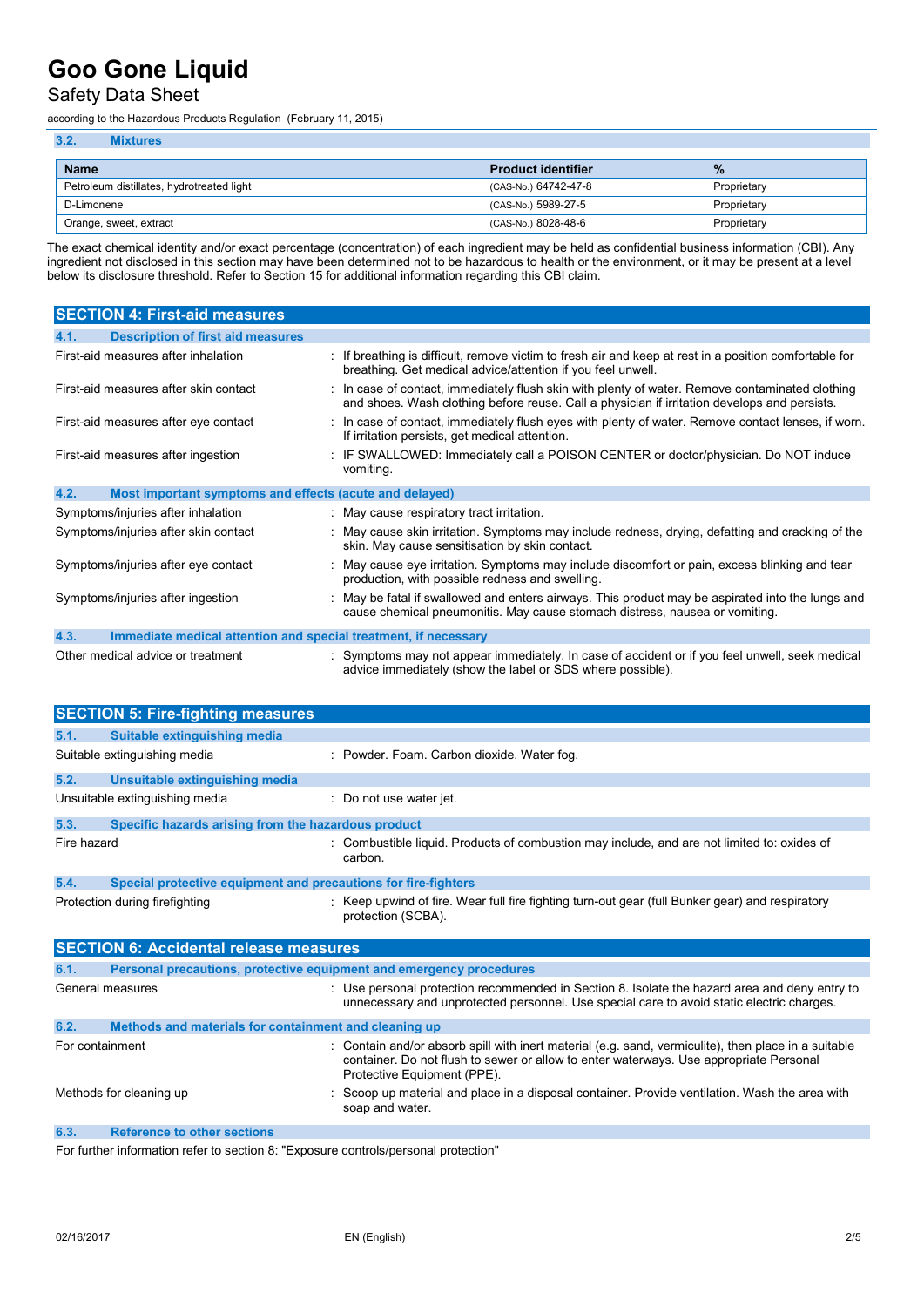### Safety Data Sheet

according to the Hazardous Products Regulation (February 11, 2015)

| <b>SECTION 7: Handling and storage</b>                               |                                                                                                                                                                                                                                          |
|----------------------------------------------------------------------|------------------------------------------------------------------------------------------------------------------------------------------------------------------------------------------------------------------------------------------|
| <b>Precautions for safe handling</b><br>7.1.                         |                                                                                                                                                                                                                                          |
| Precautions for safe handling                                        | : Keep away from sources of ignition - No smoking. Avoid contact with skin and eyes. Avoid<br>breathing dust/fume/gas/mist/vapours/spray. Do not swallow. Handle and open container with<br>care. When using do not eat, drink or smoke. |
| Hygiene measures                                                     | : Launder contaminated clothing before reuse. Wash hands before eating, drinking, or smoking.                                                                                                                                            |
| 7.2.<br>Conditions for safe storage, including any incompatibilities |                                                                                                                                                                                                                                          |
| Storage conditions                                                   | : Keep out of the reach of children. Keep container tightly closed and in a well-ventilated place.<br>Keep cool.                                                                                                                         |

|      | <b>SECTION 8: Exposure controls/personal protection</b>      |                                                                                                                                 |
|------|--------------------------------------------------------------|---------------------------------------------------------------------------------------------------------------------------------|
| 8.1. | <b>Control parameters</b>                                    |                                                                                                                                 |
|      | No additional information available                          |                                                                                                                                 |
| 8.2. | Appropriate engineering controls                             |                                                                                                                                 |
|      | Appropriate engineering controls                             | : Use ventilation adequate to keep exposures (airborne levels of dust, fume, vapor, etc.) below<br>recommended exposure limits. |
|      | Environmental exposure controls                              | : Maintain levels below Community environmental protection thresholds.                                                          |
| 8.3. | Individual protection measures/Personal protective equipment |                                                                                                                                 |
|      | Hand protection:                                             |                                                                                                                                 |

Wear chemically resistant protective gloves.

#### **Eye protection:**

Safety glasses or goggles are recommended when using product.

#### **Skin and body protection:**

Wear suitable protective clothing

#### **Respiratory protection:**

In case of insufficient ventilation, wear suitable respiratory equipment. Respirator selection must be based on known or anticipated exposure levels, the hazards of the product and the safe working limits of the selected respirator.

#### **Other information:**

Do not eat, smoke or drink where material is handled, processed or stored. Wash hands carefully before eating or smoking. Handle according to established industrial hygiene and safety practices.

| <b>SECTION 9: Physical and chemical properties</b>            |                      |  |
|---------------------------------------------------------------|----------------------|--|
| Information on basic physical and chemical properties<br>9.1. |                      |  |
| Physical state                                                | : Liquid             |  |
| Appearance                                                    | Clear<br>۰.          |  |
| Colour                                                        | Yellow               |  |
| Odour                                                         | : Citrus             |  |
| Odour threshold                                               | · No data available  |  |
| pH                                                            | : No data available  |  |
| Relative evaporation rate (butylacetate=1)                    | : No data available  |  |
| Relative evaporation rate (ether=1)                           | : No data available  |  |
| Melting point                                                 | : No data available  |  |
| Freezing point                                                | : No data available  |  |
| Boiling point                                                 | : No data available  |  |
| Flash point                                                   | : 85 °C (185 °F) TCC |  |
| Auto-ignition temperature                                     | : No data available  |  |
| Decomposition temperature                                     | : No data available  |  |
| Flammability (solid, gas)                                     | Combustible liquid   |  |
| Vapour pressure                                               | : No data available  |  |
| Vapour pressure at 50 °C                                      | : No data available  |  |
| Relative density                                              | $\therefore$ 0.8     |  |
| Solubility                                                    | · No data available  |  |
| Partition coefficient n-octanol/water                         | : No data available  |  |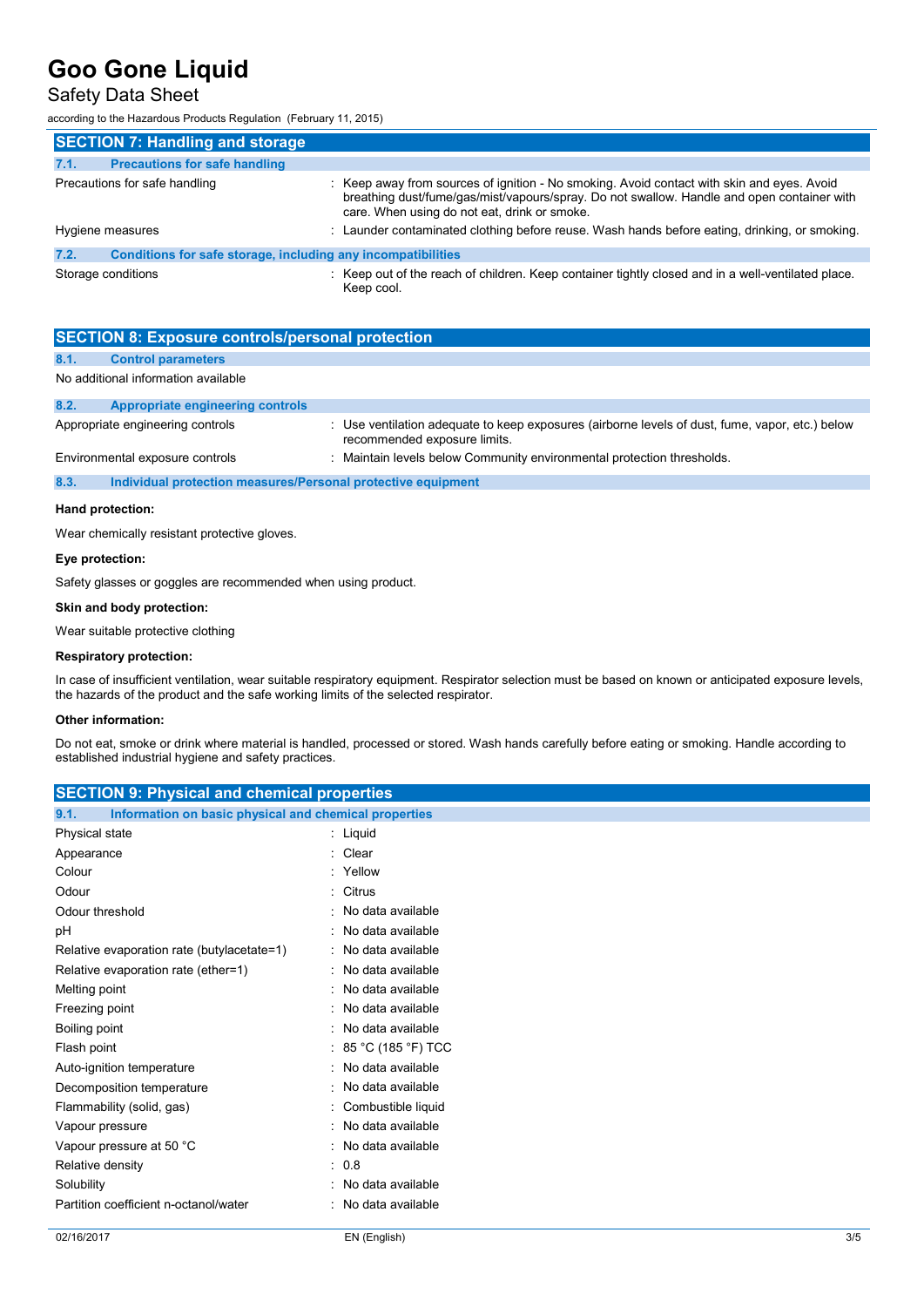## Safety Data Sheet

according to the Hazardous Products Regulation (February 11, 2015)

|                                     | Viscosity, kinematic                 | : No data available |
|-------------------------------------|--------------------------------------|---------------------|
| Explosive limits                    |                                      | : No data available |
| 9.2.                                | <b>Other information</b>             |                     |
| No additional information available |                                      |                     |
|                                     | SECTION 10: Stability and reactivity |                     |

| 10.1.<br><b>Reactivity</b>         |                                                               |
|------------------------------------|---------------------------------------------------------------|
| Reactivity                         | : No dangerous reaction known under conditions of normal use. |
| Chemical stability                 | : Stable under normal storage conditions.                     |
| Possibility of hazardous reactions | : No dangerous reaction known under conditions of normal use. |
| Conditions to avoid                | : Heat. Incompatible materials. Sources of ignition.          |
| Incompatible materials             | : Strong oxidizing agents.                                    |
| Hazardous decomposition products   | : May include, and are not limited to: oxides of carbon.      |

| <b>SECTION 11: Toxicological information</b>           |                                                                                                                                                                               |  |
|--------------------------------------------------------|-------------------------------------------------------------------------------------------------------------------------------------------------------------------------------|--|
| 11.1.<br>Information on toxicological effects          |                                                                                                                                                                               |  |
| Acute toxicity (oral)                                  | Not classified.                                                                                                                                                               |  |
| Acute toxicity (dermal)                                | Not classified.                                                                                                                                                               |  |
| Acute toxicity (inhalation)                            | Not classified.                                                                                                                                                               |  |
| Petroleum distillates, hydrotreated light (64742-47-8) |                                                                                                                                                                               |  |
| LD50 oral rat                                          | > 5000 mg/kg                                                                                                                                                                  |  |
| LD50 dermal rabbit                                     | > 2000 mg/kg                                                                                                                                                                  |  |
| LC50 inhalation rat                                    | $> 5.2$ mg/l/4h                                                                                                                                                               |  |
| D-Limonene (5989-27-5)                                 |                                                                                                                                                                               |  |
| LD50 oral rat                                          | 4400 mg/kg                                                                                                                                                                    |  |
| LD50 dermal rabbit                                     | $> 5$ g/kg                                                                                                                                                                    |  |
| Skin corrosion/irritation                              | Not classified.                                                                                                                                                               |  |
| Serious eye damage/irritation                          | Not classified.                                                                                                                                                               |  |
| Respiratory or skin sensitization                      | May cause an allergic skin reaction.                                                                                                                                          |  |
| Germ cell mutagenicity                                 | Not classified.                                                                                                                                                               |  |
| Carcinogenicity                                        | Not classified.                                                                                                                                                               |  |
| Reproductive toxicity                                  | Not classified.                                                                                                                                                               |  |
| STOT-single exposure                                   | Not classified.                                                                                                                                                               |  |
| STOT-repeated exposure                                 | Not classified.                                                                                                                                                               |  |
| Aspiration hazard                                      | May be fatal if swallowed and enters airways.                                                                                                                                 |  |
| Symptoms/injuries after inhalation                     | May cause respiratory tract irritation.                                                                                                                                       |  |
| Symptoms/injuries after skin contact                   | May cause skin irritation. Symptoms may include redness, drying, defatting and cracking of the<br>skin. May cause sensitisation by skin contact.                              |  |
| Symptoms/injuries after eye contact                    | May cause eye irritation. Symptoms may include discomfort or pain, excess blinking and tear<br>production, with possible redness and swelling.                                |  |
| Symptoms/injuries after ingestion                      | May be fatal if swallowed and enters airways. This product may be aspirated into the lungs and<br>cause chemical pneumonitis. May cause stomach distress, nausea or vomiting. |  |

### **SECTION 12: Ecological information 12.1. Toxicity**

| Ecology - general |  |
|-------------------|--|
|                   |  |

Ecology - general **Ecology** - general strategy of the aquatic environment.

| Petroleum distillates, hydrotreated light (64742-47-8) |                                                                                        |  |
|--------------------------------------------------------|----------------------------------------------------------------------------------------|--|
| LC50 fish 1                                            | 45 mg/l (Exposure time: 96 h - Species: Pimephales promelas [flow-through])            |  |
| LC50 fish 2                                            | 2.2 mg/l (Exposure time: 96 h - Species: Lepomis macrochirus [static])                 |  |
| D-Limonene (5989-27-5)                                 |                                                                                        |  |
| LC50 fish 1                                            | 0.619 - 0.796 mg/l (Exposure time: 96 h - Species: Pimephales promelas [flow-through]) |  |
| LC50 fish 2                                            | 35 mg/l (Exposure time: 96 h - Species: Oncorhynchus mykiss)                           |  |

| 12.2.                         | <b>Persistence and degradability</b> |                  |     |
|-------------------------------|--------------------------------------|------------------|-----|
| <b>Goo Gone Liquid</b>        |                                      |                  |     |
| Persistence and degradability |                                      | Not established. |     |
| 02/16/2017                    |                                      | EN (English)     | 4/5 |